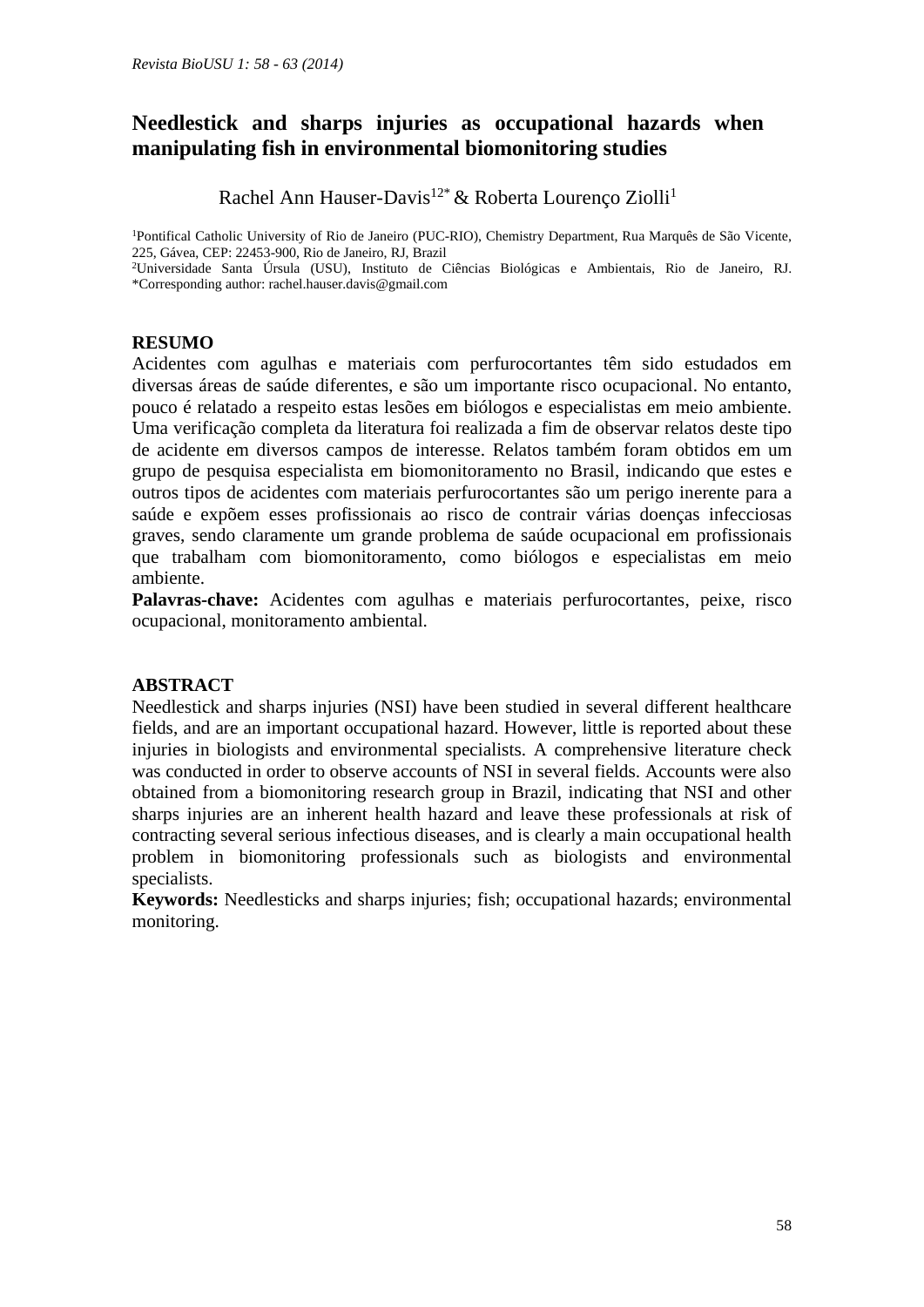#### **INTRODUCTION**

Needlestick injuries (NSI) can be a life threatening event for many health professionals and healthcare students that are involved with either human or animal healthcare, as pointed out by several studies throughout the world (SMITH; LEGGAT, 2005; EBRAHIMI; KHOSRAVI, 2007; LEGGAT; SMITH; SPEAR, 2009). It is important to reduce these types of events in these fields, since NSI may lead to transmission of infectious diseases, as well as wounds resulting from the physical contact of needles and other sharps on human skin (LEGGAT; SMITH; SPEAR, 2009).

However, what is usually overlooked is the fact that not only professionals working in healthcare fields are exposed to these events. Several personnel from other fields of interest are also inherently exposed to these types of hazards, and some in particular attract attention, such as biologists and environmental specialists. These specialists in many cases deal with animals in the field and in the laboratory, and are at risk for NSI and the disease transmissions infections that may result.

Aquatic biomonitoring programs, in particular, have been increasingly implanted due to concerns regarding environmental contamination by organic compounds and metals in these ecosystems (FRANCIONI et al, 2005; HAUSER-DAVIS et al. 2012). Since environmental monitoring based exclusively on chemical analyses of water and sediments is not suitable for the assessment and prediction of effects of aquatic contaminations, several of these programs use fish and invertebrates as sentinel organisms (BARSIENE et al, 2006).

In this context, the aim of this paper was to investigate the occurrence of needlestick injuries and the occupational hazards of handling and manipulating fish inserted in the scope of environmental monitoring programs, and, to the best of our knowledge, is the first to report accounts of these occurrences in Brazil.

#### **MATERIAL AND METHODS**

Accounts were obtained from

members of a biomonitoring research group from Rio de Janeiro, Brazil. The total number of researchers that belong to this group varies, but usually comprises about 20 people, including biologists, chemists, biochemists and chemical and environmental engineers. The researchers (n=15) answered a comprehensive questionnaire regarding type and frequency of NSI injuries during several fish analyses, including organ removal and fish manipulation.

## **RESULTS AND DISCUSSION**

About  $50\%$  (Total  $n=13$ ) of the present group suffered NSI while manipulating fish specimens using scalpels and needles to dissect the animals and the manipulation of small electric and/or manual saws, used to open the fish's cranium and reach the brain. Several of these injuries were also due to fish characteristics themselves, such as the presence of sharp spines along ventral or dorsal fins. When asked, 3 interviewed subjects reported both types of injuries, caused by needlesticks and animal parts, while 3 individuals reported injuries only by needlesticks.

The first step in biomonitoring programs is an accurate weighing and measurement of the animals, followed by sample removal. Briefly, for blood sampling, the live fish is usually placed on a bed of crushed ice under dimmed light or anesthetized, and a syringe is used for the blood sampling (RUSSELL, 1964; CALDWELL et al, 2006). For organ and tissue removal, the usual procedure is to gut the fish with sharp scissors, remove the liver, kidneys and other organs of interest, remove axial muscle tissue with scalpels if necessary and, in some instances, remove the brain, in which usually a small saw is used to open the top of the cranium, and needles are used to separate the brain from bone (KIRBY et al, 2000; BUET et al, 2006; OLIVEIRA et al, 2007). The questioned research group follows these same procedures when procuring the fish samples. As evident from this description, extensive handling and manipulation of these animals is necessary in order to obtain the samples of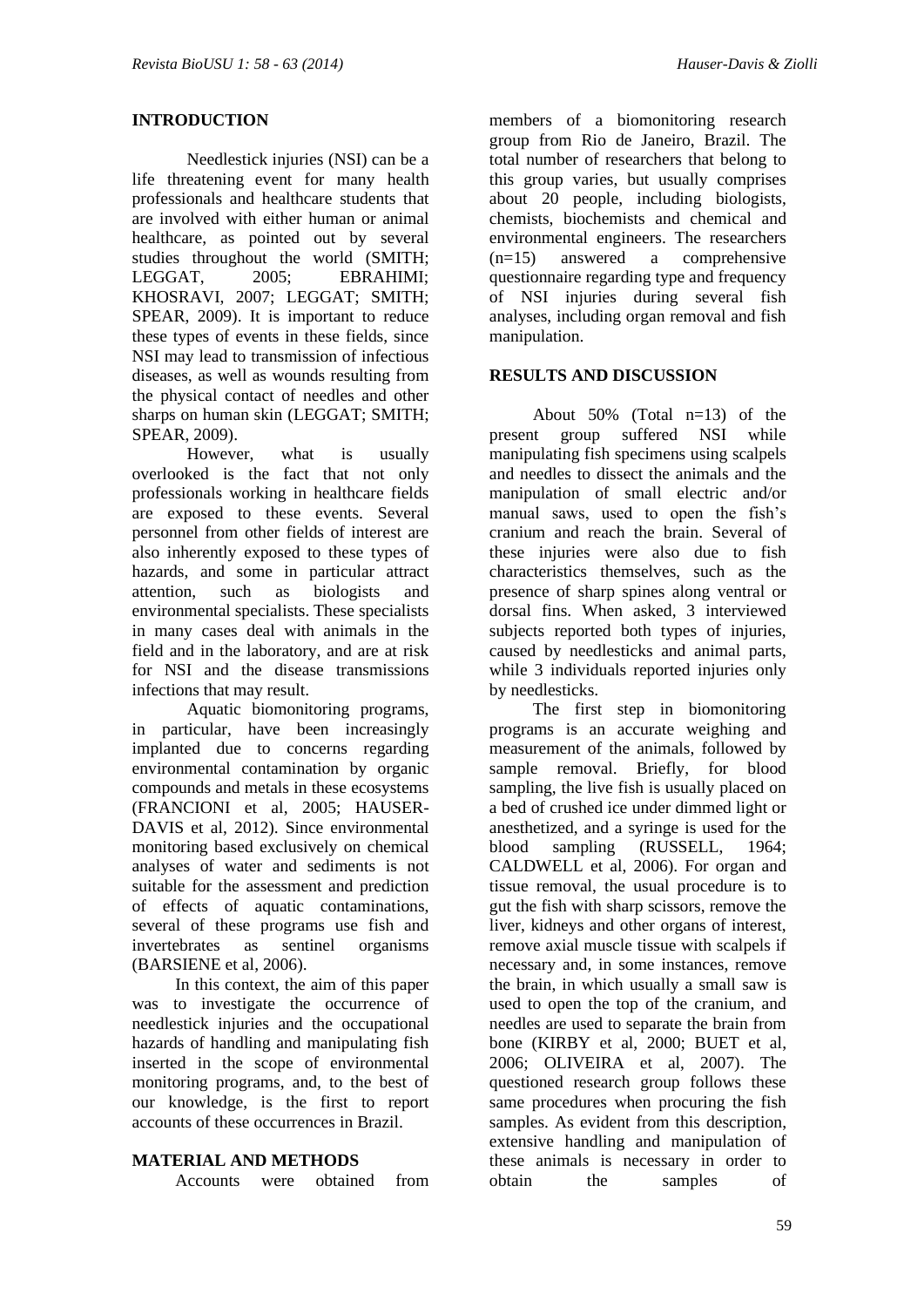interest, evidencing the risks of NSI and exposure to several infectious diseases transmitted by fish to humans.

Among these diseases, many zoonotic diseases are know to be of fish origin, including several that can be transmitted simply by dermal contact with infected fish or contaminated water, in which the dermal exposure definition is "the introduction of infectious agents into open wounds or abrasions through handling infected fish or infected water" (NEMETZ; SHOTTS, 1993). Fortunately, the only consequence of the injuries sustained by the interviewed group were slightly inflamed wounds, which subsided after a couple of days.

Dermal contact with infected fish has been shown to be a source of contamination of several types of bacteria and virus, and some of these can cause severe symptoms in humans. Several infectious diseases are transmitted by fish or contaminated water (LEIBOVITZ, 1980; THOEN et al, 1981; SHORTS, 1987; ACHA; SZYFRES, 1989; NEMETZ; SHOTTS, 1993; JOHNSON-DELANY, 1996). These include:

- Erysipelothrix - *Erysipelothrix insidiosa* has been reported in humans contaminated by handling fish. It is mainly an occupational disease affecting fishermen. The organism can be found on the surface of the fish and produces skin lesions. *Erysipelothrix* infection is almost invariably introduced through minor skin wounds. Local infection by these bacteria most commonly occurs on the hands, and sometimes local lymphangitis and lymphadenitis may occur.

- *Nocardia* - no known cases in humans but the potential risk exists. Human symptoms include swelling over bony prominences or open wounds and abrasions, three to four weeks after the bacterium enters the skin. An abscess develops, that may be filled with pus and may ulcerate and scar. Swelling of the lymph nodes may occur.

- *Klebsiella* - reported cases in humans. Human symptoms include urinary tract infections and septicemia.

- *Edwardsiella* - reported cases in humans. Symptoms include acute gastroenteritis, wound infections, septicemia, peritonitis and meningitis.

Salmonella - reported cases in humans. Human symptoms include abdominal pain, acute gastroenteritis, bloody diarrhea, nausea, vomiting fever, meningitis, urinary tract infections and osteomyielitis.

- *Mycobacterium* - reported cases in humans. Among the bacterial diseases, mycobacteriosis is certainly of major concern. Mycobacterial infections are certainly among the major zoonoses that can be transmitted by fish. *Mycobacterium marinum*, *Mycobacterium fortuitum* and *Mycobacterium platypolcitis* have been associated with fish and human disease for many years. Skin ulcers caused by *Mycobacterium marinum* have been reported, and infection by this bacterium is characterized after several weeks of incubation by papular lesions, usually on the fingers or hands that evolve to dark suppurative lesions. In infected fish, granulomatous lesions are usually observed.

- *Candida* – reported cases in humans. The organism can be found on the surface of the fish and produces skin lesions. Human symptoms include white plaques on oral mucosa; skin-fold dermatitis and immunocompromised patients are susceptible to hematogenous spread to eyes, kidneys and bones.

Dermal contact with infected water has also been shown to be a source of contamination of bacteria and virus, including the above mentioned Mycobacterium, *Nocardia*, *Edwardsiella*, as well as *Vibrio* and *Pseudonomas*. The former symptoms in humans include watery feces with mucus and a mild fish smell, vomiting, stomach cramps and dehydration, while the latter symtoms has not yet been reported in humans, but the potential risk exists, which can cause Melioidosis, an uncommon disease in humans with a wide range of clinical manifestations from unapparent infection to a rapid fatal septicemia.

Besides the risk of contracting an infectious disease another important risk is involved in the direct handling of fish, by direct skin and mucosal contact, is an increase in sensitization which may result in full blown allergy, including urticaria, asthma and anaphylaxis, due to direct skin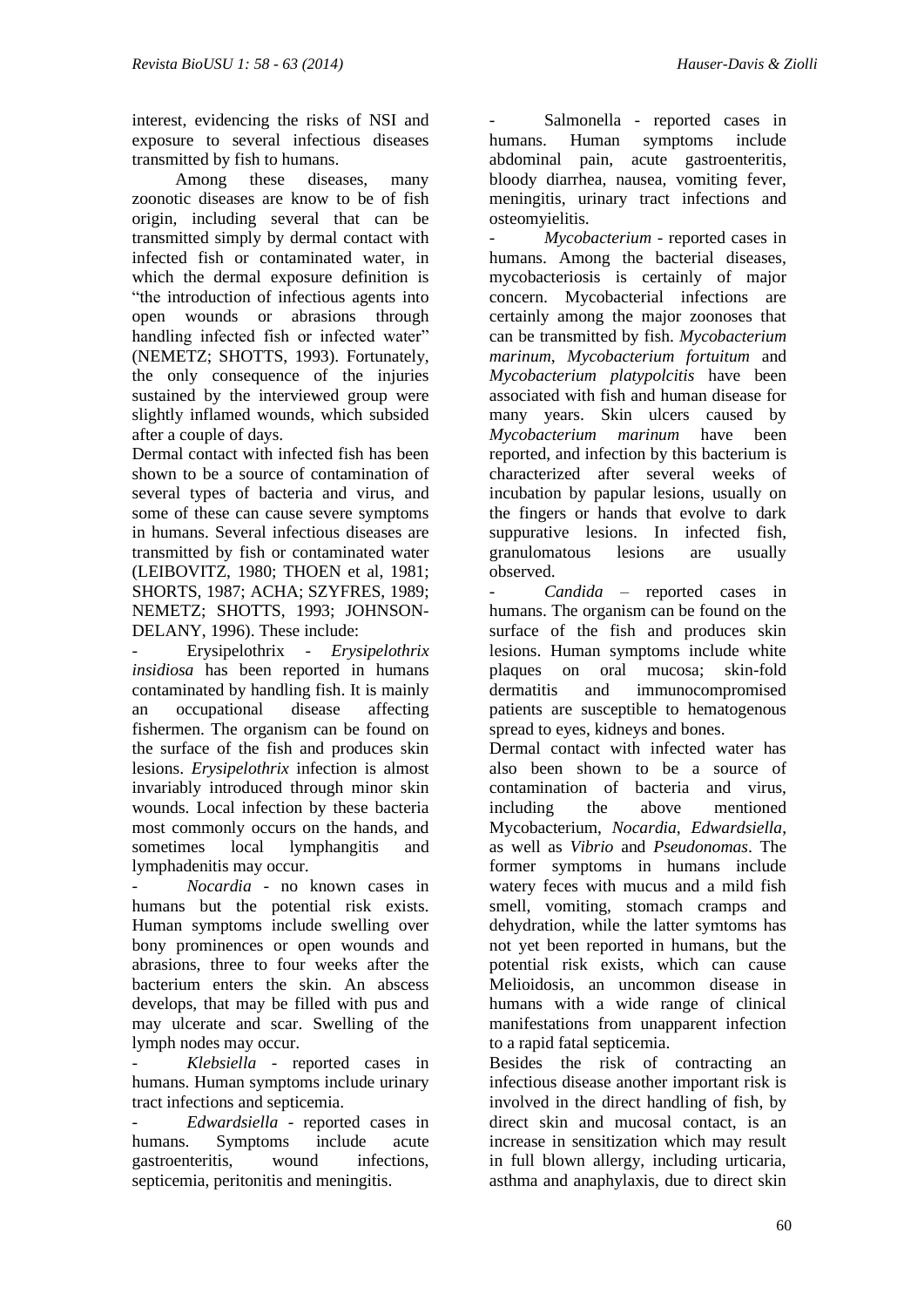contact during direct handling. This has increased dramatically in the general population, as a consequence of the increased consumption of seafood (REE-KIM; LEHRER, 2004).

Needle use in other fields is highrisk (SMITH, 2005), and this seems to be the case in biomonitoring studies as well, in which, according to the accounts of the investigated group of researchers, NSI are very likely to happen with each fish collection and sampling, due to the high use of needles and scalpels.

One noteworthy observation is that, according to the species of fish being manipulated, the risk for NSI and, consequently, dermal contact, can increase or decrease. An example of this is the presence of spines in the ventral fins of the mullet species *Mugil liza*, routinely analyzed by the investigated group, which has been found to account for most NSI to fingers while manipulating these fish, even more so than needles and scalpels. West-Nile tilapias, on the other hand, possess no such spines, but do show several dorsal spines in the first dorsal fin, also showing the risk of NSI and dermal contact by spinal contact.

Brain removal, on the other hand, independent of species, has been the cause of several injuries to hand and fingers, due to the fact that the most effective instrument to open the cranium top of the fish is a small saw (manual and/or electric). This, allied to fish shape, size and slipperiness, has caused different frequencies of injuries in the investigated group, also proving to be an important variable. The manipulation of these instruments often causes extreme injuries to fingers and hands (HAUSER-DAVIS, personal communication).

Several protective measures can be observed in order to minimize NSI and the consequent dermal contact to which biologists and environmental specialists are exposed to while manipulating fish (CANADA DEPARTMENT OF FISHERIES, 2004; WEESE: JACK, 2008). These include always keeping a sharps container nearby during fish sampling and manipulation, never overfilling the sharps container, and never attempting to re-sheathe the needles,

always discarding them in the sharps container immediately after use. Also, when in the field, especially for blood collection from fish, it is suggested to spread a fine mesh net under the entire work area, in order to prevent loss of supplies (especially sharps), that may accidentally drop while sampling, and later accidentally cause injuries to personnel and/or the animals.

Other simple procedures are common to any laboratory, such as the use of protective clothes and gloves and breathing masks in order to avoid the kinds of contaminations and health risks that are a direct occupational hazard of these fields of expertise and study. Thus we agree with other studies (SMITH, 2005) that show that training and focus of the personnel involved should be the main theme when conducting these types of studies, and that they should focus on these procedures, of handling needles and other sharps.

As this kind of potential hazard is present in all personnel of environmental monitoring programs that have direct contact with fish, an enforcement of compliance with regulations (e.g. use of protective clothing, periodical training) should be paramount, to prevent incidents of the kind described in this paper.

Potential contamination by several infectious diseases can be caused by NSI and not limited to needles alone, because manipulation of other sharp instruments or mucous membrane exposure to infected body fluids can also result in the transmission of infectious diseases (FERGUSON, 1992). This conclusion was initially drawn regarding human contamination, but can also be applied to the manipulation of fish specimens, since the use of needles, scalpels and saws are routinely used in laboratory manipulation of these animals in order to obtain tissue and organ samples for chemical/biochemical analysis in environmental monitoring programs.

Importantly, in order to obtain a representative picture of environmental impacts in aquatic ecosystems, a high number of samples are required. Translating this affirmation into numbers reveals that, in some instances, personnel from the investigated group have to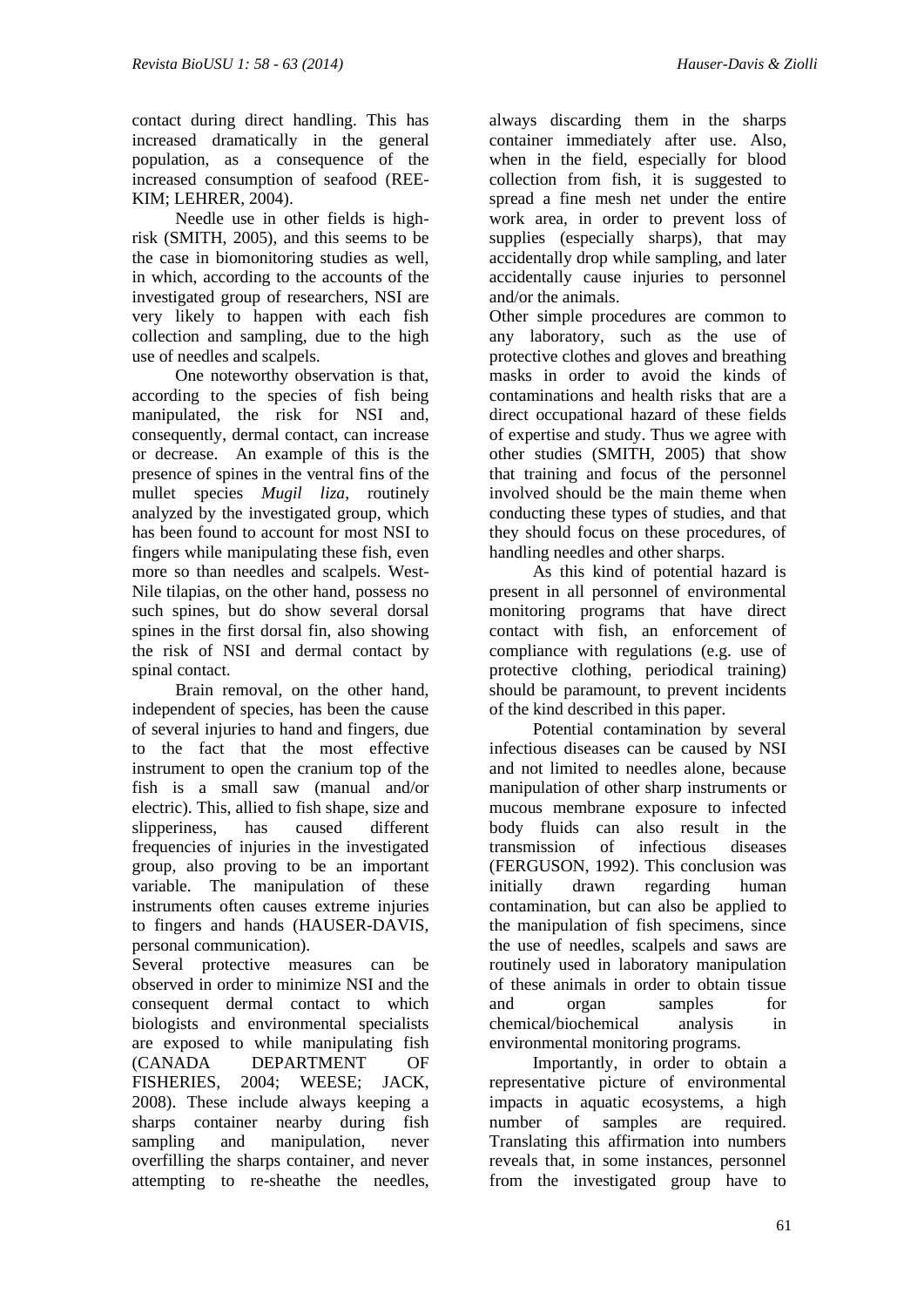manipulate as much as 50-70 animals per-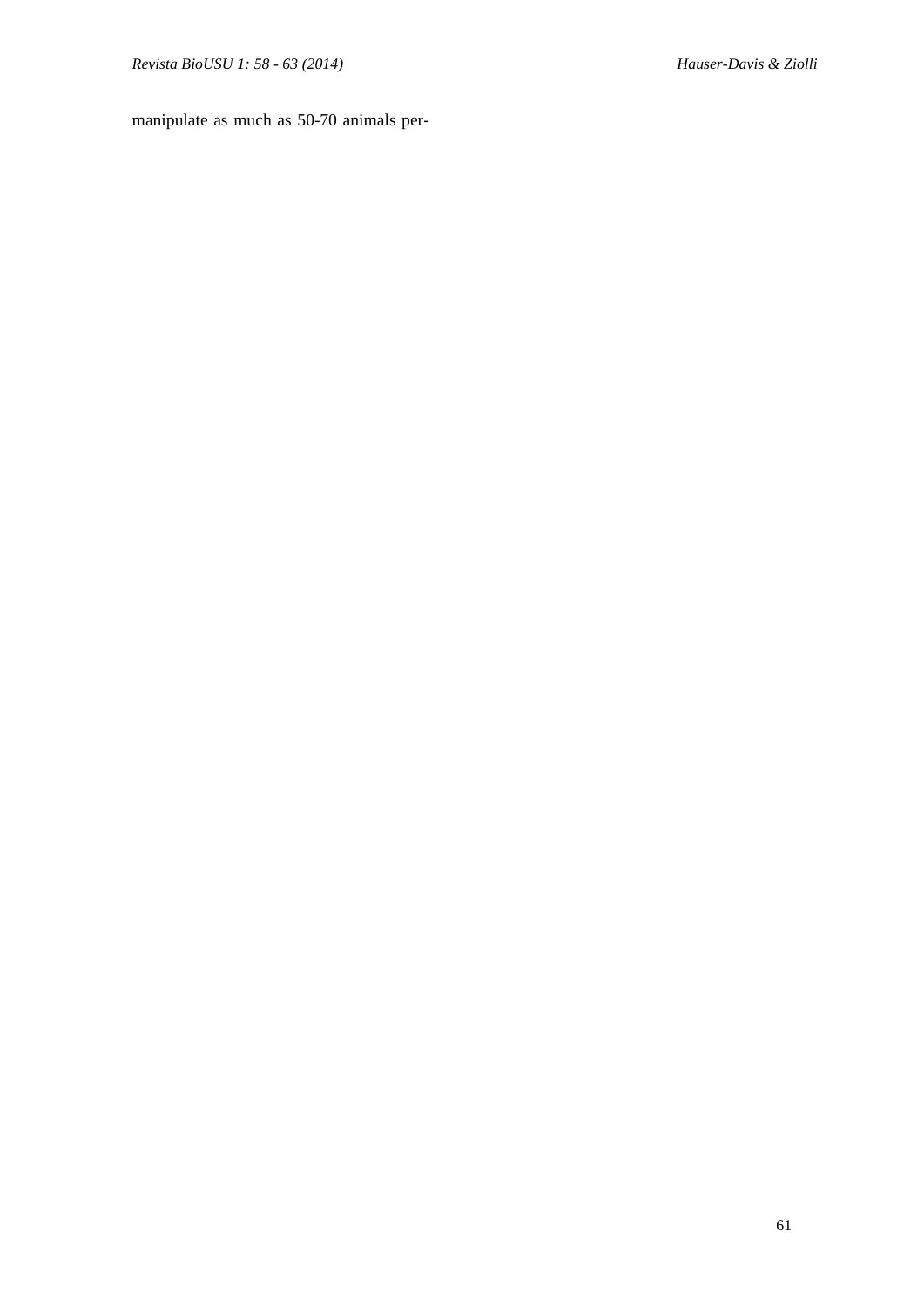day (HAUSER-DAVIS, personal communication). This, obviously, suggests that the exposure time to these organisms can be very high and that factors that may increase NSI frequency and consequent dermal contact include pressure for the professional too finish the analysis as quickly as possible, which may lead to stress, and, of course, the factor tiredness is always an issue, commonly leading to mistakes.

During the analyses and handling of the fish specimens, all personnel wear latex gloves, which are adequate for protection against direct dermal contact with the animals and protective clothes. However, obviously, these gloves are very frail, and if a sharp such as a syringe or a scalpel rips or tears them, dermal contact is at high risk of occurring, leading to the risk of contracting one or more of the infectious diseases described above.

Several authors discuss different strategies to prevent infections due to sharp injuries, including training personnel and reducing invasive procedures (WICKER et al, 2008). The latter strategy, however, cannot be applied in the case in question, since the main objective of capturing the fish and manipulating them in a laboratory is to obtain samples, tissues and organs that cannot be obtained without making use of invasive procedures.

# **CONCLUSIONS**

Overall, this study has shown that NSI and consequent dermal contact that may follow represent a serious occupational hazard for professionals dealing with fish sampling in environmental monitoring programs, in which invasive procedures are necessary in order to obtain samples for chemical/biochemical analysis.

Even though certainly all personnel involved in these types of activities use gloves and protective clothes and are well trained, NSI still happen very often. Many of these NSI are due to the nature of the specimens involved: many fish possess spines on dorsal and ventral fins; fish are also very slippery even after washing with water and maintaining a firm hold on some species is very difficult, leading to not very firm manipulation of sharps on the fish;

and several fish species possess exceptionally hard craniums in which, in case of the need for brain removal, the manipulation of small saws often causes extreme injuries to fingers and hands. Therefore, the use of latex gloves does not protect from dermal contact if NSI has occurred while manipulating the fish and the NSI risk in manipulating fish is quite high.

As such, to reduce NSI exposures in this field, education, training and simple protective measures are encouraged when handling fish specimens in the lab or in the field. It is also important to be aware of the risks of infectious transmission diseases by fish to humans, and to remain vigilant for any symptoms that might indicate these types of contamination.

## **ACKNOWLEDGMENTS**

The authors would like to thank FAPERJ/PADCP; CAPES (Brazilian Ministry of Education) for partial financial support and FINEP/Convênio FNDCT n. 0106005901.

#### **REFERENCES**

ACHA, P. N.; SZYFRES, B. **Zoonoses and Communicable Diseases Common to Man and Animals**. Pan American Health Organization. Washington, D.C.. 1989. BARSIENE, J.; LEHTONEN*,* K. K.; ANGELA, K.; BROEG, K.; VUORINEN, P. J.; LANG, T.; PEMPKOWIAK, J.; YVOKIEN, J.; DEDONYTE, V.;<br>RYBAKOVAS. A.: REPECKA, R.; RYBAKOVAS, A.; REPECKA, VUONTISJARVI, H.; KOPECKA, J.. Biomarker responses in flounder (Platichthys flesus) and mussel (Mytilus edulis) in the Klaipeda-Butinge area (Baltic Sea). **Marine Pollution Bulletin**, v. 53, n.8-9, p.422-436, 2006. BUET, A.; BANAS, D.; VOLLAIRE, Y.;

COULET, E.; ROCHE, H. Biomarker responses in European eel (Anguilla anguilla) exposed to persistent organic pollutants. A field study in the Vaccares lagoon (Camargue, France). **Chemosphere**, v. 65, n. 10, p.1846-1858, 2006.

CALDWELL, S.; RUMMER*,* J. L.; BRAUNER, C. J. Blood sampling techniques and storage duration: Effects on the presence and magnitude of the red